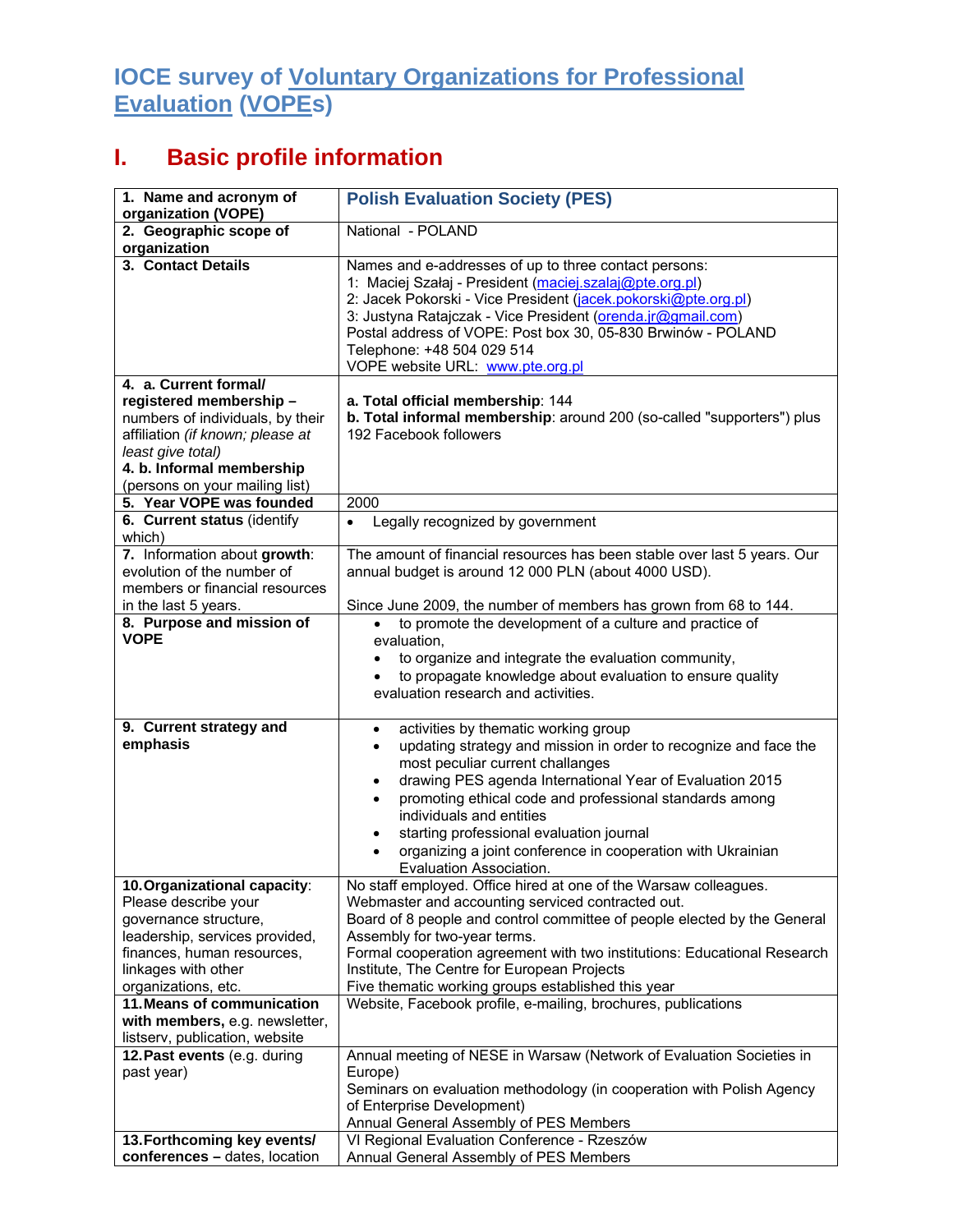|                                                                    | Joint Polish-Ukrainian conference in Kiev - autumn, exact date to be<br>decided |
|--------------------------------------------------------------------|---------------------------------------------------------------------------------|
| 14. Name and e-address of<br>person submitting this<br>information | Maciej Szałaj maciej.szalaj@pte.org.pl                                          |
| 15. Date of this update                                            | 20.05.2014                                                                      |

## **II. Experience with Evaluation Capacity Building**

| 1. Background: Please provide                 | 1.1 |
|-----------------------------------------------|-----|
| a brief history of the formation of           |     |
| this organization (VOPE).                     | 1.2 |
| 1.1 Who were/are the key                      |     |
| players?                                      | 1.3 |
| 1.2 How many members do you                   |     |
| have on your governing board/                 | 1.4 |
| committee?                                    |     |
| 1.3 What are the main existing                |     |
| strengths that your VOPE is                   |     |
| trying to capitalize on?                      |     |
| 1.4 What are the main                         |     |
| challenges that your VOPE is                  |     |
| trying to address?                            |     |
| 2. Organizational motivation:                 |     |
| What were/are the driving forces              |     |
| of the VOPE and its historical                |     |
| development?                                  |     |
| 3. Evaluation Capacity                        |     |
| Building <sup>1</sup> : What has your VOPE    |     |
| done to promote evaluation<br>(M&E) capacity? |     |
| 4. Context / target entities:                 | 4.1 |
| More specifically, who are the                |     |
| persons or institutions your                  |     |
| organization seeks to influence               | 4.2 |
| (to strengthen evaluation                     |     |
| capacity)? For example:                       | 4.2 |
| 4.1 Technical capacities to                   |     |
| supply quality evaluations,                   | 4.4 |
| partnering with experts, local                |     |
| universities or others to                     |     |
| provide training for                          |     |
| members, etc.;                                |     |
| 4.2 Strengthening VOPE                        |     |
| organizational capacity itself;               |     |
| 4.3 Enhancing the enabling                    |     |
| environment for evaluation,                   |     |
| including strengthening the                   |     |
| demand for and use of                         |     |
| evaluations by policy                         |     |
| makers;                                       |     |
| 4.4 Influencing governmental                  |     |
| policies related to                           |     |
| evaluation, evaluation                        |     |
| designs and implementation                    |     |
| of M&E systems, etc.                          |     |
| 5. Public accountability: Is                  |     |
| your VOPE helping to                          |     |

 $\overline{a}$ 

<sup>1</sup> By evaluation capacity we refer to the capacity of individuals to produce credible and useful evaluations (supply side), but also to institutional capacities to call for and utilize evaluations (demand side).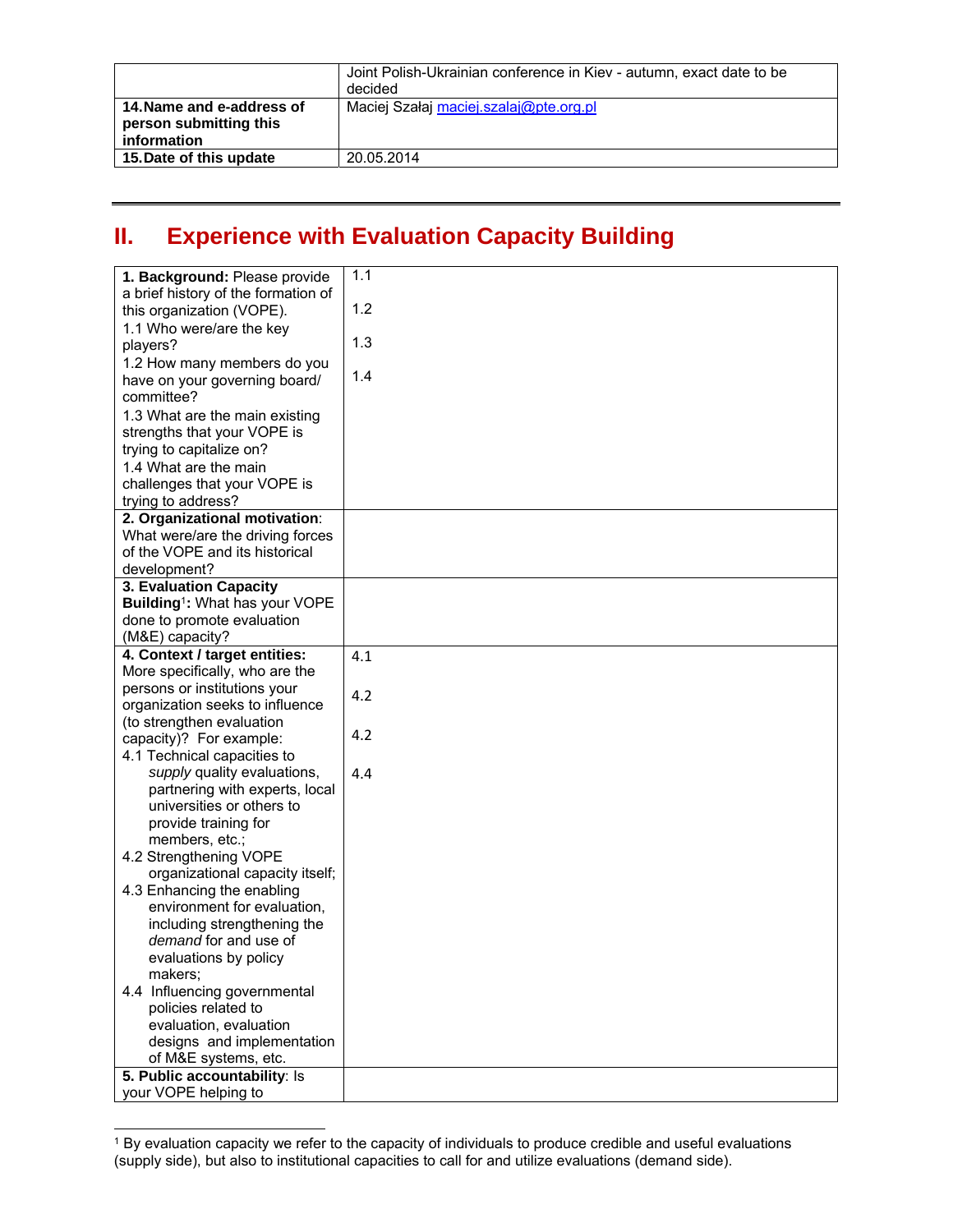| strengthen oversight and             |  |
|--------------------------------------|--|
| transparency of government           |  |
| programs? If so, in what ways?       |  |
|                                      |  |
| Can you share any success            |  |
| stories of evaluators or others      |  |
| promoting public accountability?     |  |
| 6. More specifically, what are       |  |
| some of the key themes for           |  |
| which you advocate? For              |  |
| example, are you promoting           |  |
| issues related to cultural           |  |
| sensitivity, equity, social justice, |  |
| empowerment, transformation,         |  |
| gender, environment, poverty?        |  |
| If so, please describe or attach     |  |
| relevant documents.                  |  |
|                                      |  |
| 7. Methods: Experiences in           |  |
| strengthening skills of individual   |  |
| members, by (for example):           |  |
| organizing workshops led by          |  |
| local experts;                       |  |
| organizing webinars with             |  |
| international speakers;              |  |
| designing and delivering e-          |  |
| learning programmes;                 |  |
| administering mentoring              |  |
|                                      |  |
| programmes; etc.                     |  |
| 8. Standards: Has your VOPE          |  |
| developed professional               |  |
| standards/ ethical codes/            |  |
| competencies (or adheres to          |  |
| those developed by others)? If       |  |
| so, please provide                   |  |
| documentation.                       |  |
| 9. Job opportunities: Do you         |  |
| share employment/ consultancy        |  |
| opportunities with evaluators on     |  |
| your database?                       |  |
| 10. Progress and results: What       |  |
| progress has been achieved so        |  |
|                                      |  |
| far in any of the above or other     |  |
| domains? What are expected           |  |
| and unexpected results               |  |
| achieved?                            |  |
| 11. Lessons learned:                 |  |
| Recommendations/ tips to             |  |
| others for good practices on how     |  |
| to organize and sustain VOPEs        |  |
| like yours.                          |  |
| 12. Next steps: What does your       |  |
| organization plan to do next?        |  |
| 13. Willing to share with other      |  |
| VOPEs? For example, would            |  |
|                                      |  |
| you be interested in forming         |  |
| peer-to-peer partnerships with       |  |
| one or more other VOPEs to           |  |
| share lessons learned, advise        |  |
| each other? If so, describe what     |  |
| you would be willing to share /      |  |
| advice you would seek.               |  |
| 14. Suggestions: What ideas          |  |
| do you have for what should be       |  |
| included in activities of IOCE       |  |
| and the EvalPartners Initiative?     |  |